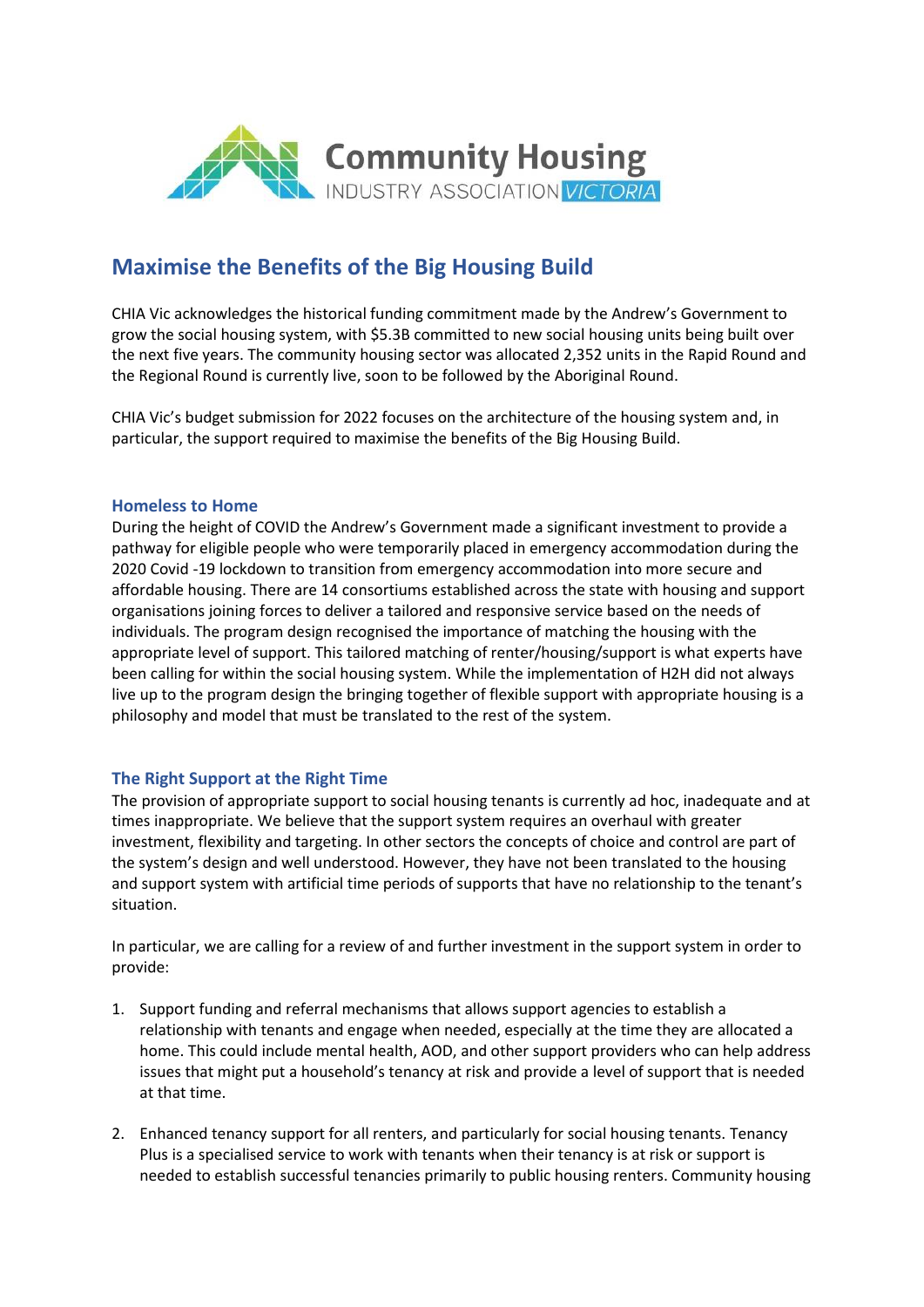organisations report that long wait lists mean that support is unavailable when needed. An initial injection of funding to reduce wait lists will allow the Tenancy Plus service to assist more at risk tenants, reducing evictions and the higher costs of assisting these clients in the homelessness sector. Expanding the service also provides an opportunity to capture better data on the need, as currently there is poor data on the number of clients turned away. CHIA Vic also recommends that government invest in a review of the program's effectiveness with a view to improving the programs' ability to quickly respond to all social housing tenants and support tenancy sustainment. This could include consideration of how the program may be extended to those in private rental.

3. Support for the most complex tenancies. A specialist response is needed for the most complex renters, those with complex need are unable to sustain their tenancies despite support from existing services. Such renters may experience multiple periods of homelessness and cycle through crisis, transitional and long-term social housing. They are a very small percentage of the social housing population but attract a disproportionately high proportion of the sector's resources. They may often adversely impact their neighbours, and such disturbances can risk stigmatising social housing.

There is an existing DFFH program for the most complex public housing tenancies, Support for High Risk Tenancies (SfHRT), that is currently unavailable to community housing renters but could be expanded and enhanced to meet this need.

## **Reform the Victorian Housing Register (VHR)**

The VHR was implemented a few years ago to act as a common waiting list for public and community housing. It has been very successful in joining waiting lists but could be so much more. The VHR is due to be evaluated and the review should map out a 10 year program of improvements. Some of the areas that need attention in the first tranche of enhancements are:

- We have a disjointed process of allocating a home and the required support. At present a person may be categorised as homeless with support on the VHR but this does not mean that the person will have the required level of appropriate support to establish a tenancy successfully.
- The VHR has changed the way people register for social housing and has broken the connection between individual CHOs and applicants. We do not know the impact of this and the review should consider the needs of applicants in the registration process. For example, Aboriginal applicants who may want housing with Aboriginal Housing Victoria are no longer able to go to them directly to register.
- The VHR does not work effectively for co-ops, rooming houses and some mental health and youth programs as it is based on a public housing offering of long-term self-contained housing
- With affordable housing potentially being a growth area a simpler matching platform is required that has a non-government appearance – whether the VHR can become this should be explored in the review.

#### **Launch the Ten Year Plan**

The Big Housing Build is a once in a generation investment in social housing but it will not solve Victoria's affordable housing crisis nor will it bring our social housing numbers up to the national average. We are looking to the ten year plan to position Victoria for long term, sustained growth. This budget could support the first in a series of rolling 4 year plans.